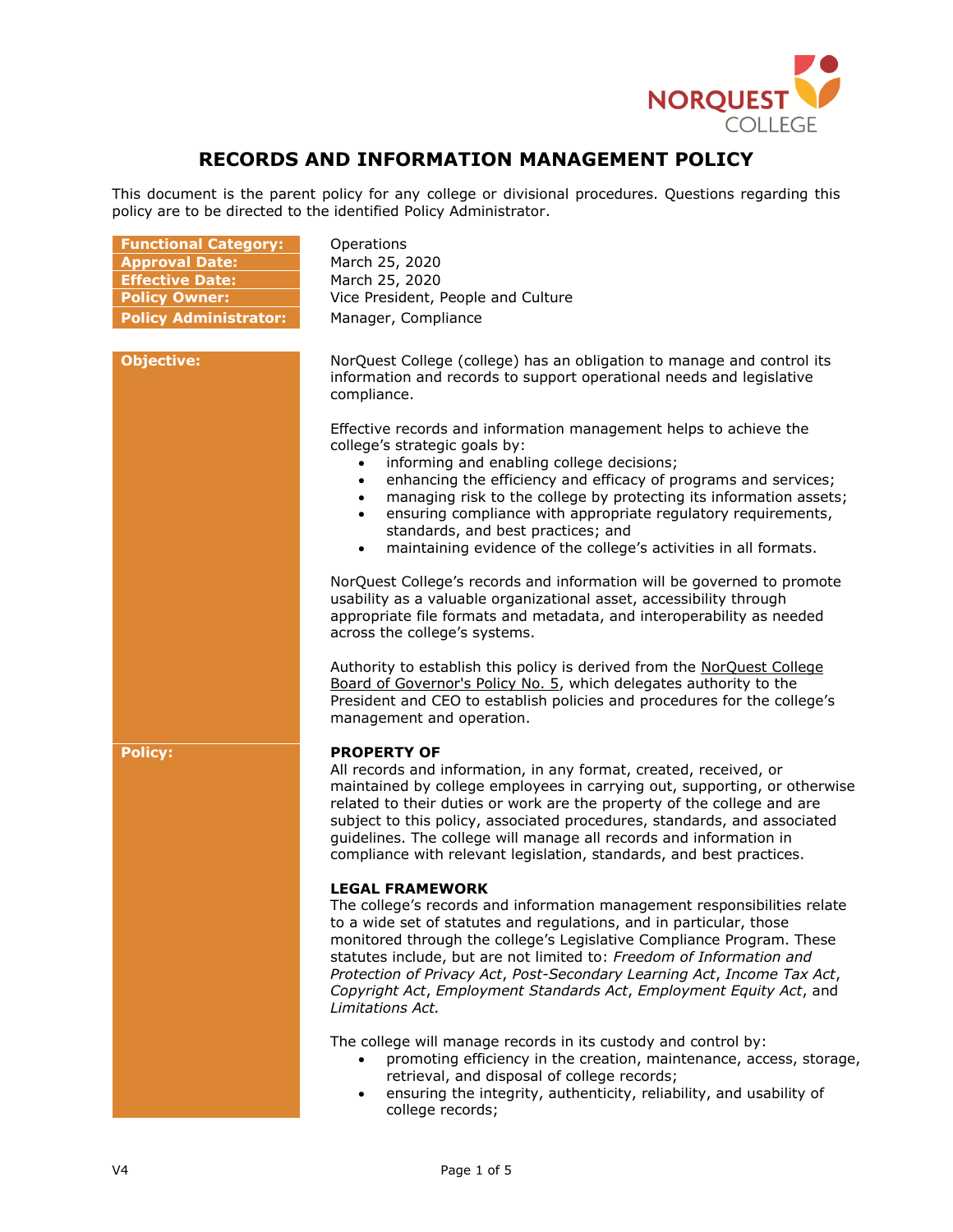

- retaining official records for appropriate retention periods, as per the Records Retention and Disposition Schedule, according to legal, operational, and administrative requirements of the college;
- implementing adequate records and information systems, internal controls, and risk management to meet college business needs;
- ensuring that records are promptly and securely disposed of once the retention periods have elapsed;
- collecting, retaining, and handling confidential records and information responsibly;
- preserving and making available the college's archival records;
- defining and communicating records and information management roles and responsibilities; and
- overseeing the cost of maintaining records.

# **PRINCIPLE STATEMENTS:**

#### **Records and Information Management program must be maintained**

The college will maintain the records and information management program. Creation, implementation, and monitoring of this program is the responsibility of the Compliance Office.

# **Records must be created**

Records are to be created to document or facilitate the transactions of all business activities. Business processes are to be put in place to ensure that requirements to make records are documented and that systems are in place to facilitate the creation of records. All staff are to be made aware of their responsibilities to create records.

# **Records must be accurate**

Records are to be created at the time or as soon as practicable after the event to which they relate. All records created by the college are to provide a correct reflection of what was done, communicated, or decided.

## **Records must be authentic**

Records created or received by the college are to be routinely captured into an approved recordkeeping system and appropriate metadata created and captured, or otherwise associated with records.

## **Records must have integrity**

Recordkeeping systems and storage facilities are designed and implemented to protect records from unauthorized access, alteration, deletion, or loss. Unauthorized access, alteration, or destruction of records is prohibited. Migration of records from one system to another is to be controlled, documented, and compliant with best practice.

#### **Records must be accessible**

Records are to be linked to their business context, which includes records relating to the same business activity or transaction. The location and use of records is to be recorded and tracked. Records are to be accessible for as long as they are required and disposed of.

## **Records must be disposed of appropriately**

Records must be disposed of in accordance with legislative requirements, policy, and recognized standards of best practice.

#### **Risk must be managed**

Risks to records and information must be identified and adequately monitored and managed as per the business continuity plans. Disaster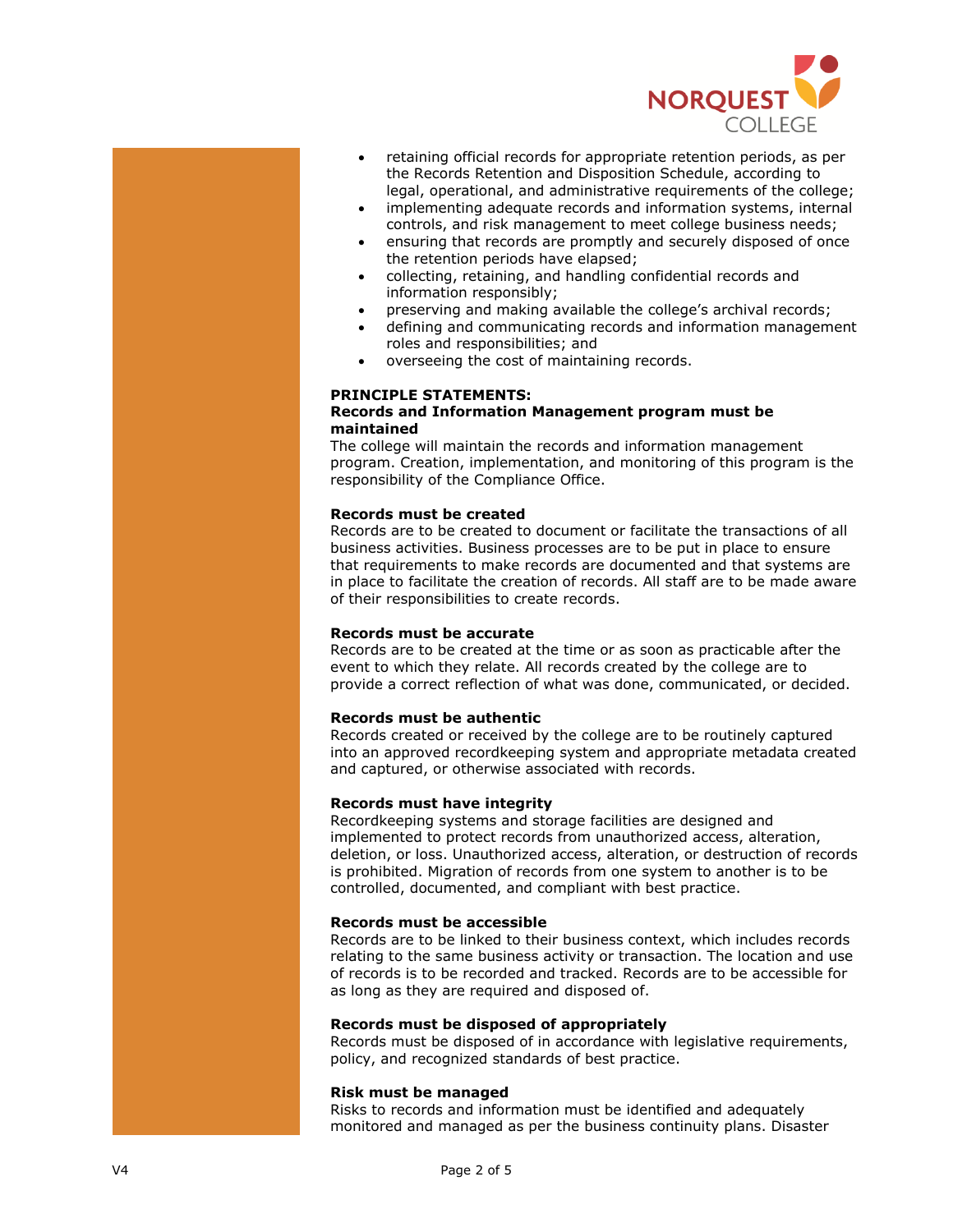

prevention and response, and recovery strategies for systems containing high risk and high value records and information (also called vital records) must be implemented across the college.

## **RESPONSIBILITY**

Records and information management is a shared responsibility. All NorQuest employees have a responsibility to ensure that the college records that they create and receive as part of their role are complete, accurate, and managed effectively. Additional responsibilities for certain employees are listed below.

# **Executive Head and Divisional Head**

Each Executive Head and Divisional Head are responsible for the visible support of a culture of compliant records and information management within the college. Each Executive Head and Divisional Head will designate a Records and Information Coordinator to oversee operational matters and to liaise with the Compliance Office in matters related to implementation of and compliance with this policy.

# **Compliance Consultant**

The Compliance Consultant is responsible for overseeing the management of records and information at the college consistent with the requirements described in the policy, including the provision of advising, training, authorizing the disposal of records and information, and approving new software used at the college.

The Compliance Consultant is responsible for developing and promoting compliance with the college's records management program. This program includes the records management policy, procedures, guidelines, educational resources, retention schedule, and training.

# **Director, Information Technology (IT)**

The Director of Information Technology is responsible for maintaining the technology for the college's business records and information systems in accordance with legislation and this policy. This includes routine testing or audits of systems to ensure that there are no issues affecting information integrity, usability, confidentiality, or accessibility. The Director of IT is responsible for the reliability and security of the college's centrally administered information systems and information technology infrastructure, and for managing associated risks.

## **Supervisors**

Supervisors are responsible for ensuring staff, including contract staff, are aware of, and are supported in following the records and information management practices defined legislatively and within this policy.

As part of the development and implementation of new systems, supervisors must ensure that records and information management requirements are identified and managed. Supervisors are responsible for ensuring the migration and decommissioning of systems while taking into account the retention and disposal requirements for records and information held within the system.

# **Contracted Staff**

Contracted staff are required to create and manage records and information in accordance with this policy to the extent specified in the contract.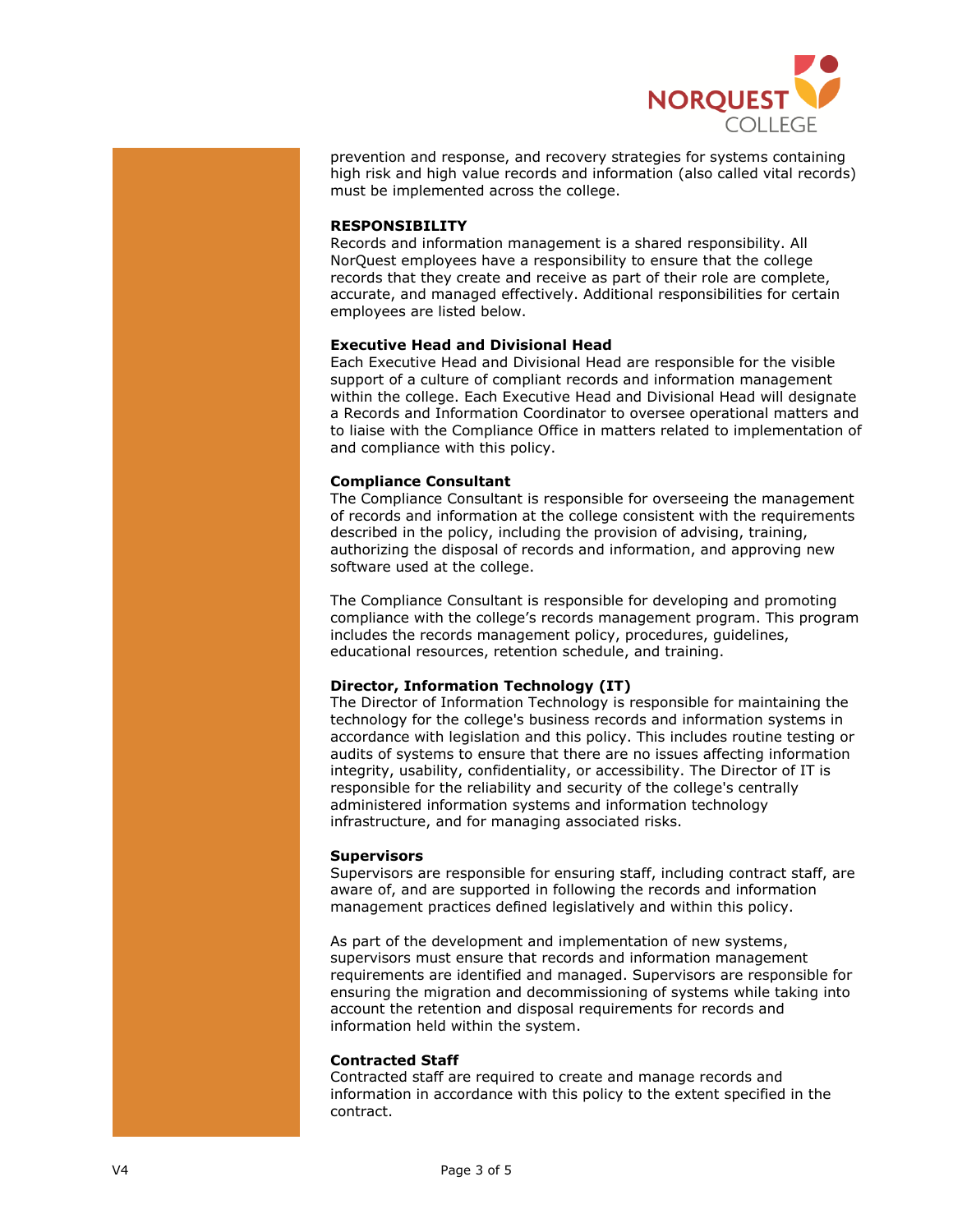

## **Records and Information Coordinators**

Records and Information Coordinators are responsible for providing support to record creators in their respective college departments to ensure that their departments' records are managed in accordance with this policy. Records and Information Coordinators liaise with the Compliance Office and their department on the development, implementation, and enforcement of approved records related procedures and guidelines.

**Definitions: Accessibility:** the availability and usability of information.

**Accuracy:** the degree to which data, information, documents, or records are precise, correct, truthful, free of error or distortion, or pertinent to the matter.

**Authenticity:** the trustworthiness of a record as a record: the quality of a record that is what it purports to be and that is free from tampering or corruption.

**Division Head:** means anyone who manages a division or multiple divisions. Division Head is responsible for a division(s) reporting directly to an executive and normally includes Deans and Directors but may also include an executive or senior manager.

**Executive Head:** means anyone who manages groups of divisions. Executive Heads can include vice-presidents or the President and CEO.

**Integrity:** the quality of being complete and unaltered in all essential respects.

**Official Record:** a complete, final, and authorized version of a record. Provides evidence of business transactions, is required by legislation, provides evidence of compliance with business requirements, and contributes to the building of NorQuest's memory for scientific, cultural, or historical purposes.

**Record**: recorded information created, received, and maintained by an organization or individual in pursuance of its legal obligations or in the transaction of business. Means a record of information in any form and includes notes, images, audiovisual recordings, x-rays, books, documents, maps, drawings, photographs, letters, vouchers and papers and any other information that is written, photographed, recorded or stored in any manner, but does not include software or any mechanism that produced records.

**Transitory Record:** are records in any format that are of short-term value, with no further uses beyond their primary purpose.

**Trustworthiness:** the accuracy, reliability and authenticity of a record.

**Usability:** the measurable quality of how usable a record or record system is.

- **Related NorQuest College Information:**
- [Physical Records Disposition Procedure](https://www.norquest.ca/about-us/policies-procedures/operations/records-management-policy/physical-records-disposition-procedure.aspx)
- [Physical Records Transfer and Retrieval Procedure](https://www.norquest.ca/about-us/policies-procedures/operations/records-management-policy/physical-records-transfer-and-retrieval-procedure.aspx)
	- **[Records Retention and Disposition Schedule](https://theq.norquest.ca/cms/getfile/d8fad3b3-243b-4883-91cc-3a290bd6101f/Retention-and-Disposition-Schedule.aspx?latestfordocid=59585&hash=5f00bced6dff6a8b1a4460edde08790d08c00c055ee3b0f0158b104fa942fb58&chset=6646bcd9-6052-4aa4-ac4c-4eceda03fa62)**
	- **[Technology & Creative Services Data Classification Standard](https://theq.norquest.ca/cms/getfile/72dd1476-e29e-415a-9169-070e9fd220c4/STANDARD-Data-Classification-v1-0s.aspx?latestfordocid=48417&hash=819aeee713020bee805c724842d7076065578fae54277def5db4b78a867721ca&chset=d5c54dda-6546-4ec9-a6c6-33e86c4b49a8)**